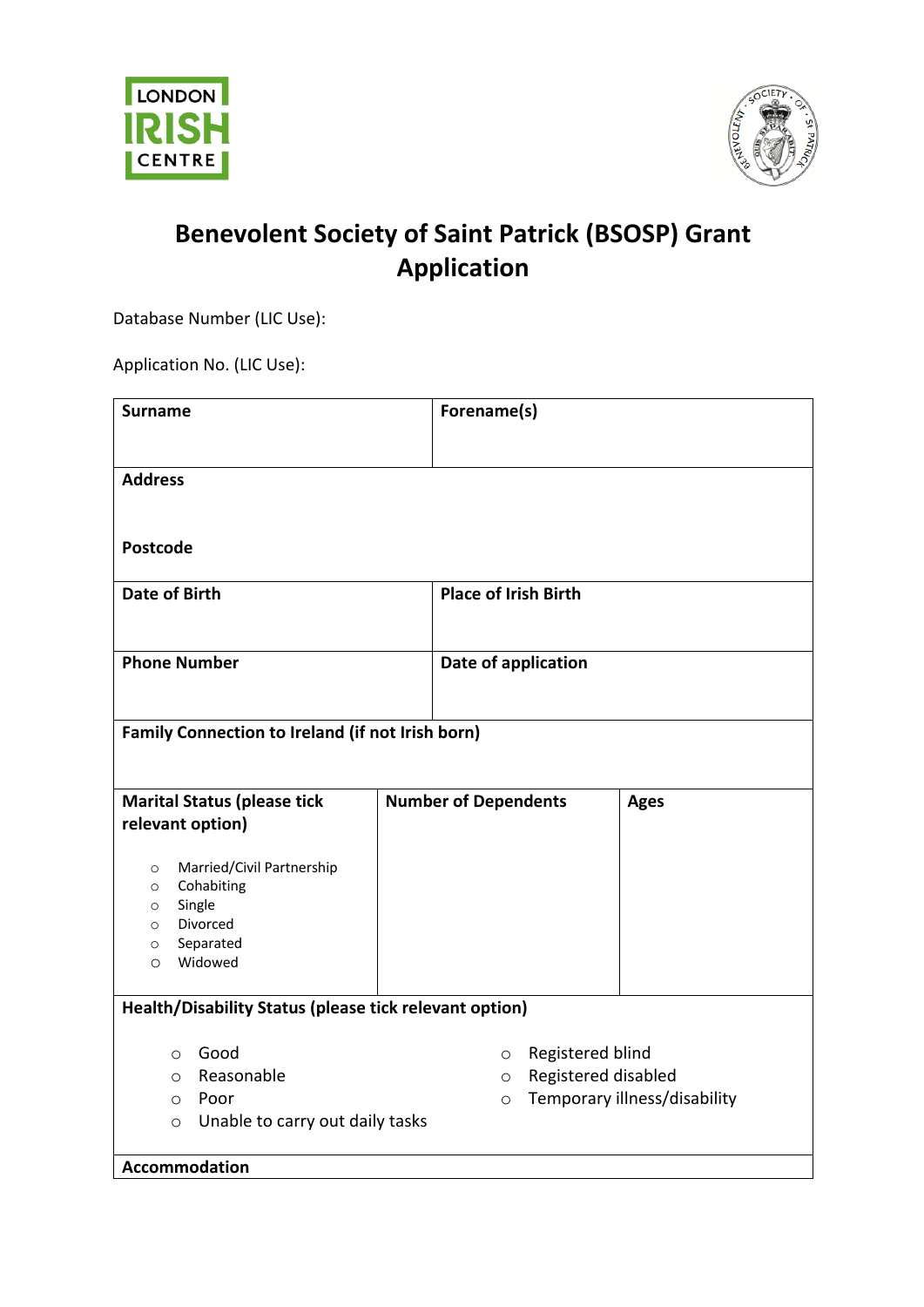| Owner Occupier<br>O                           | <b>Private Rented</b><br>$\circ$                                                                        |   |
|-----------------------------------------------|---------------------------------------------------------------------------------------------------------|---|
| <b>Council/Housing Association</b><br>$\circ$ | Muli occupancy<br>$\circ$                                                                               |   |
| Living with friends<br>$\circ$                | Homeless/sofa surfer<br>$\circ$                                                                         |   |
| Rough sleeping<br>$\circ$                     |                                                                                                         |   |
|                                               |                                                                                                         |   |
|                                               |                                                                                                         |   |
| <b>Overview of Health Support needs:</b>      |                                                                                                         |   |
|                                               |                                                                                                         |   |
|                                               |                                                                                                         |   |
|                                               |                                                                                                         |   |
|                                               |                                                                                                         |   |
|                                               |                                                                                                         |   |
|                                               |                                                                                                         |   |
|                                               |                                                                                                         |   |
| <b>Income: Weekly</b>                         | Income: Weekly (Benefits/Tax Credits/State                                                              |   |
| (Non-benefit income)                          | Pension)                                                                                                |   |
|                                               |                                                                                                         |   |
| Salary/Wages<br>£                             | <b>Employment Support Allowance</b>                                                                     | £ |
| Interest from savings<br>£                    | Jobseekers' Allowance                                                                                   | £ |
| <b>Occupational Pension</b><br>£              | <b>Universal Credit</b>                                                                                 | £ |
| Other<br>£                                    | <b>Pension Credit</b>                                                                                   | £ |
|                                               | <b>State Pension</b><br><b>Carers Allowance</b>                                                         | £ |
| <b>Weekly Total</b><br>£                      | PIP Payment                                                                                             | £ |
|                                               | <b>Attendance Allowance</b>                                                                             | £ |
|                                               | <b>Working Tax Credit</b>                                                                               | £ |
| <b>Total value of</b><br>£                    | Child Benefit                                                                                           | £ |
| savings/investments                           | Other (please specify)                                                                                  | £ |
|                                               |                                                                                                         |   |
|                                               | <b>Weekly Total</b>                                                                                     | £ |
|                                               |                                                                                                         |   |
|                                               | Has applicant approached local authority for welfare assistance?                                        |   |
|                                               |                                                                                                         |   |
| Yes<br>$\circ$                                |                                                                                                         |   |
| No<br>O                                       |                                                                                                         |   |
|                                               |                                                                                                         |   |
|                                               | Enclose copy of refusal letter OR state why application not made in 'Supporting Information' box below. |   |
|                                               |                                                                                                         |   |
| Item/s needed                                 |                                                                                                         |   |
|                                               |                                                                                                         |   |
|                                               |                                                                                                         |   |
|                                               |                                                                                                         |   |
| <b>Preferred supplier</b>                     | How long has the applicant been known to the                                                            |   |
|                                               | agency submitting the application?                                                                      |   |
|                                               |                                                                                                         |   |
|                                               |                                                                                                         |   |
|                                               |                                                                                                         |   |
|                                               |                                                                                                         |   |
|                                               |                                                                                                         |   |
|                                               |                                                                                                         |   |
| <b>Total cost</b>                             | <b>Amount requested</b>                                                                                 |   |
|                                               |                                                                                                         |   |
|                                               |                                                                                                         |   |
|                                               |                                                                                                         |   |
|                                               |                                                                                                         |   |